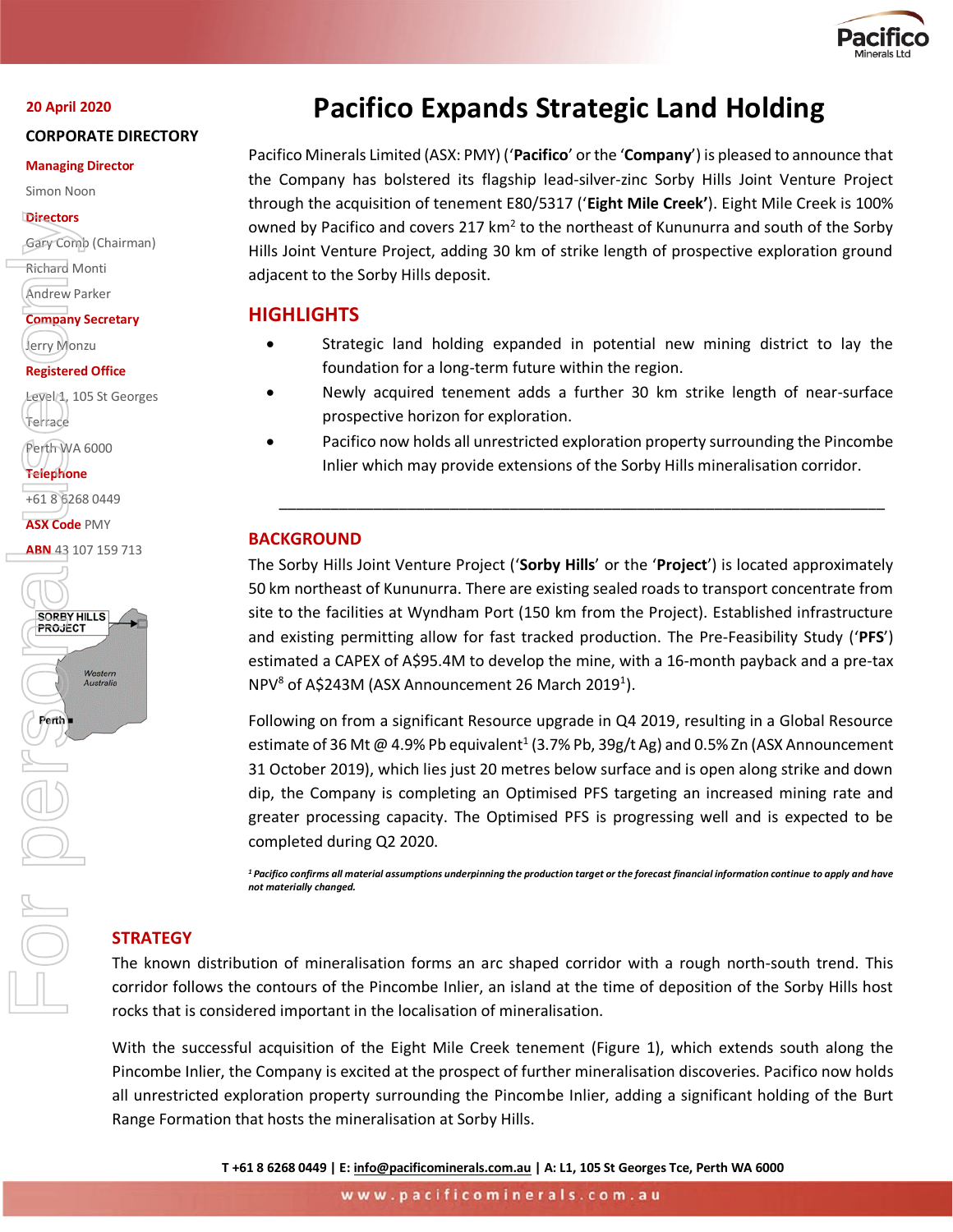

All known base metal mineralisation of the Bonaparte Basin, and particularly in the Burt Range Sub-Basin, is located along the basin margin (Figure 2). This tenement gives Pacifico access to an additional 30 km of strike length of prospective exploration ground adjacent to the most advanced deposit in the district.



*Figure 1: Location of the E80/5317 'Eight Mile Creek' tenement with respect to the Sorby Hills Project.*

The strategic significance of the tenement is emphasised by several mineral occurrences and showings along the eastern margin of the Burt Range Sub-Basin and further northwest in the Carlton Sub-Basin (Figure 2).

**T +61 8 6268 0449 | E[: info@pacificominerals.com.au](mailto:info@pacificominerals.com.au) | A: L1, 105 St Georges Tce, Perth WA 6000**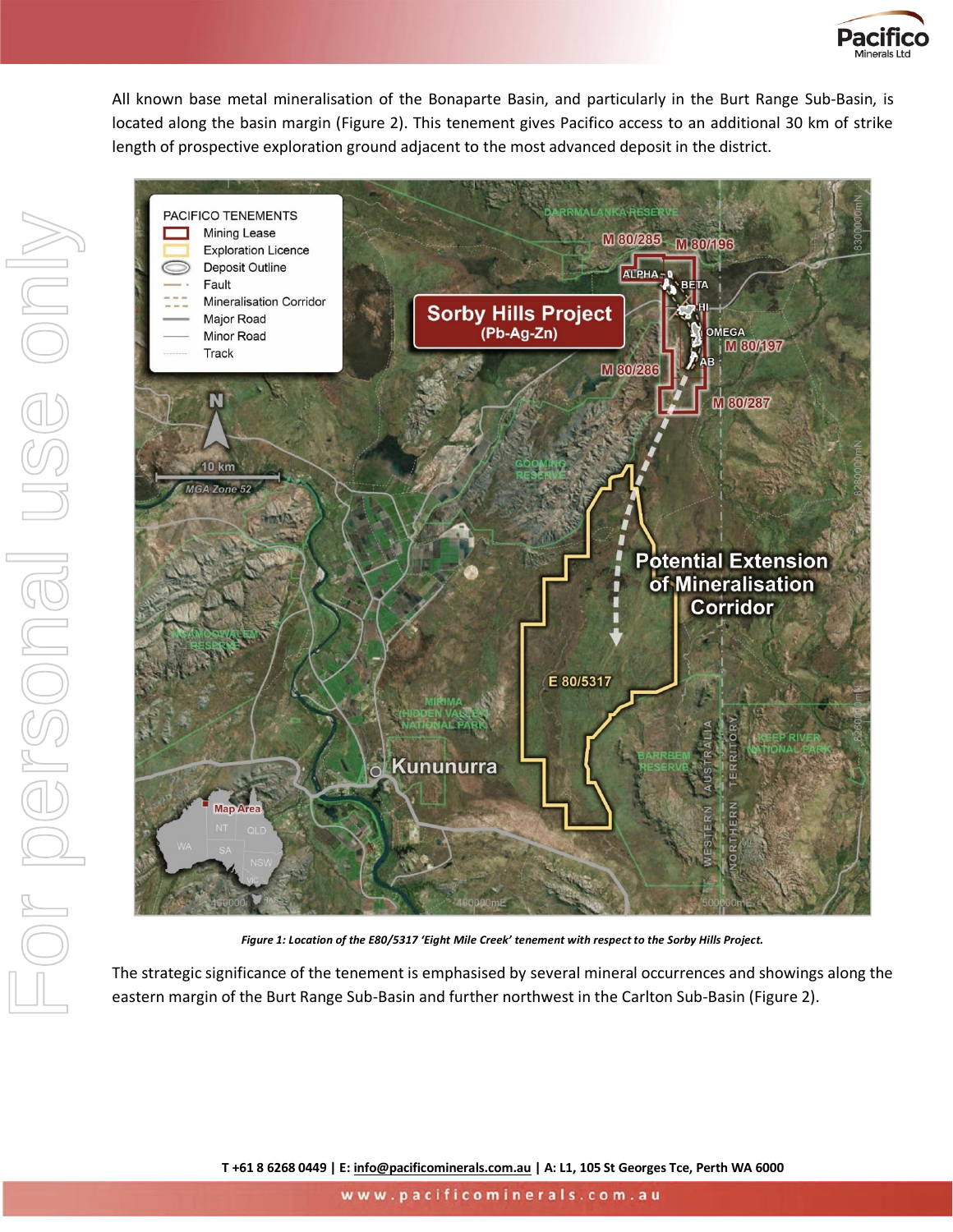



*Figure 2: Distribution of mineral occurrences in the Bonaparte Basin and Burt Range Sub-Basin.*

The discovery of base metal mineralisation at Sorby Hills dates to 1960 when base metal mineralisation was intersected in an oil well near the centre of the Burt Range Sub-Basin with an extensive history of mineral exploration subsequently. Drilling through the 1980s helped to define several high-grade deposits along a corridor hosted in carbonate rocks. Through successful exploration and development activities in 2018 and 2019 Pacifico has built confidence in the Sorby Hills Lead-Silver-Zinc Deposit and materially increased the size of the Global Mineral Resource Estimate. Recent Phase III drilling results indicate additional exploration potential to the west and openings down dip to the east.

#### **TECHNICAL BACKGROUND**

The concept for the formation of carbonate-hosted mineralisation base metal deposit assumes the expulsion and migration of base metals charged brine from the basin centre and precipitation of base metal sulphides when it encounters carbonate rock along the basin margin (Figure 3). Carbonate-hosted base metal mineralisation around the globe tends to be discovered as clusters of deposit ranging on average in size from 1 to 10 Mt but forming districts with 100's Mt of mineralisation. The nearby deposits of the Lennard Shelf between Derby and Halls Creek (e.g. Cadjebut and Pillara) are the time equivalent deposits in a district that, to date, have revealed approximately 50 Mt of mineralisation and four economically exploited deposits.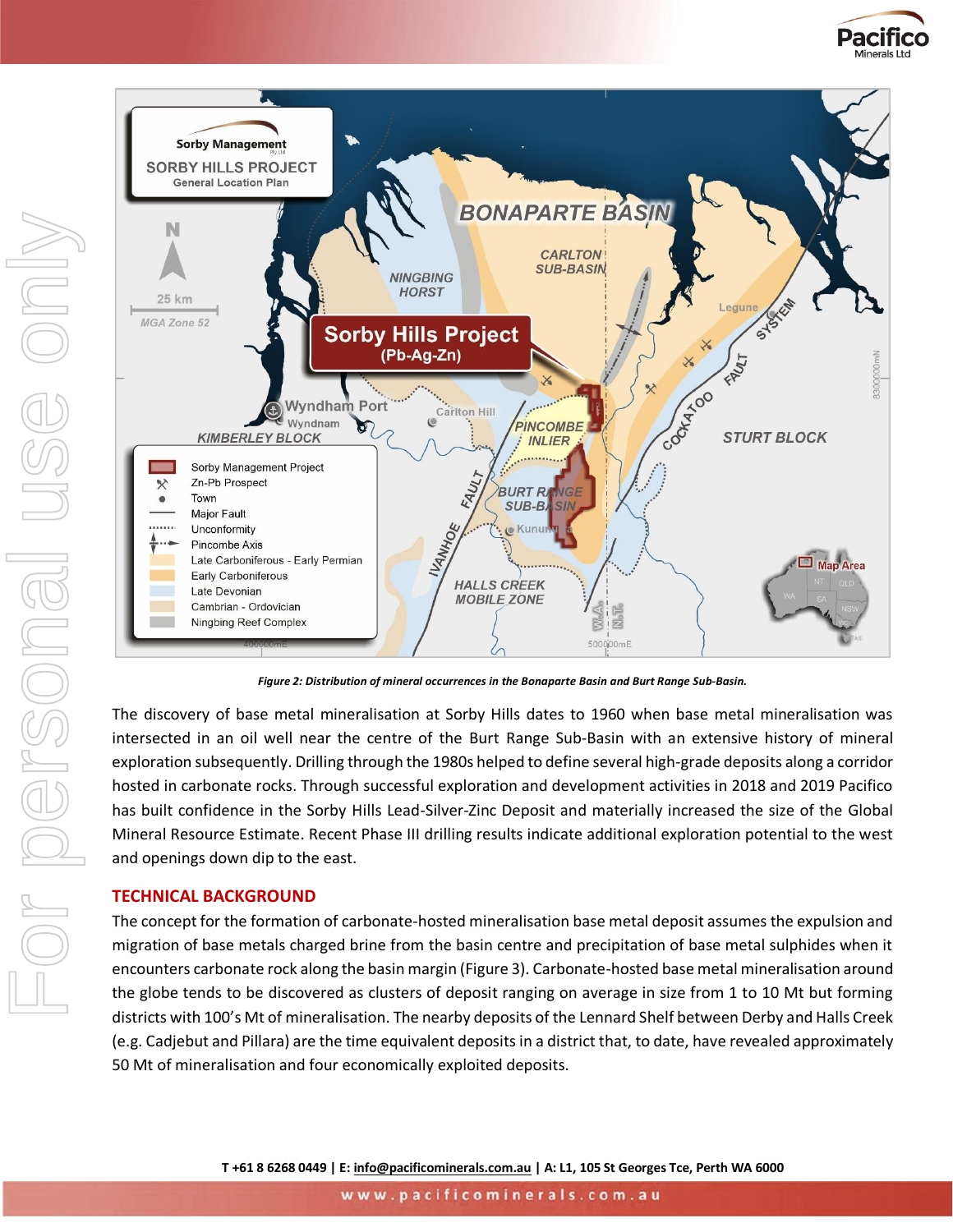



*Figure 3: 3D illustration of the Burt Range Sub-Basin highlighting the geological setting and its perceived prospectivity.*

This announcement has been approved for release by the Managing Director.

#### **FOR FURTHER INFORMATION PLEASE CONTACT:**

Simon Noon Managing Director Phone: +61 (0)8 6268 0449 Email: [info@pacificominerals.com.au](mailto:info@pacificominerals.com.au)

#### **ABOUT PACIFICO MINERALS LIMITED**

Pacifico Minerals Ltd ('**Pacifico**') (ASX: PMY) is a Western Australian based exploration company with interests Australia and Colombia. In Australia, the Company is currently focused on advancing the Sorby Hills Lead-Silver-Zinc Joint Venture Project in WA. Pacifico owns a 75% interest in the Joint Venture with the remaining 25% (contributing) interest held by Henan Yuguang Gold & Lead Co. Ltd.

#### **FORWARD LOOKING STATEMENTS**

Certain statements in this document are, or may be, 'forward-looking statements' and represent Pacifico's intentions, projections, expectations or beliefs concerning among other things, future exploration activities. The projections, estimates and beliefs contained in such forward-looking statements necessarily involve known and unknown risks, uncertainties and other factors, many of which are beyond the control of Pacifico, and which may cause Pacifico's actual performance in future periods to differ materially from any express or implied estimates or projections. Nothing in this document is a promise or representation as to the future. Statements or